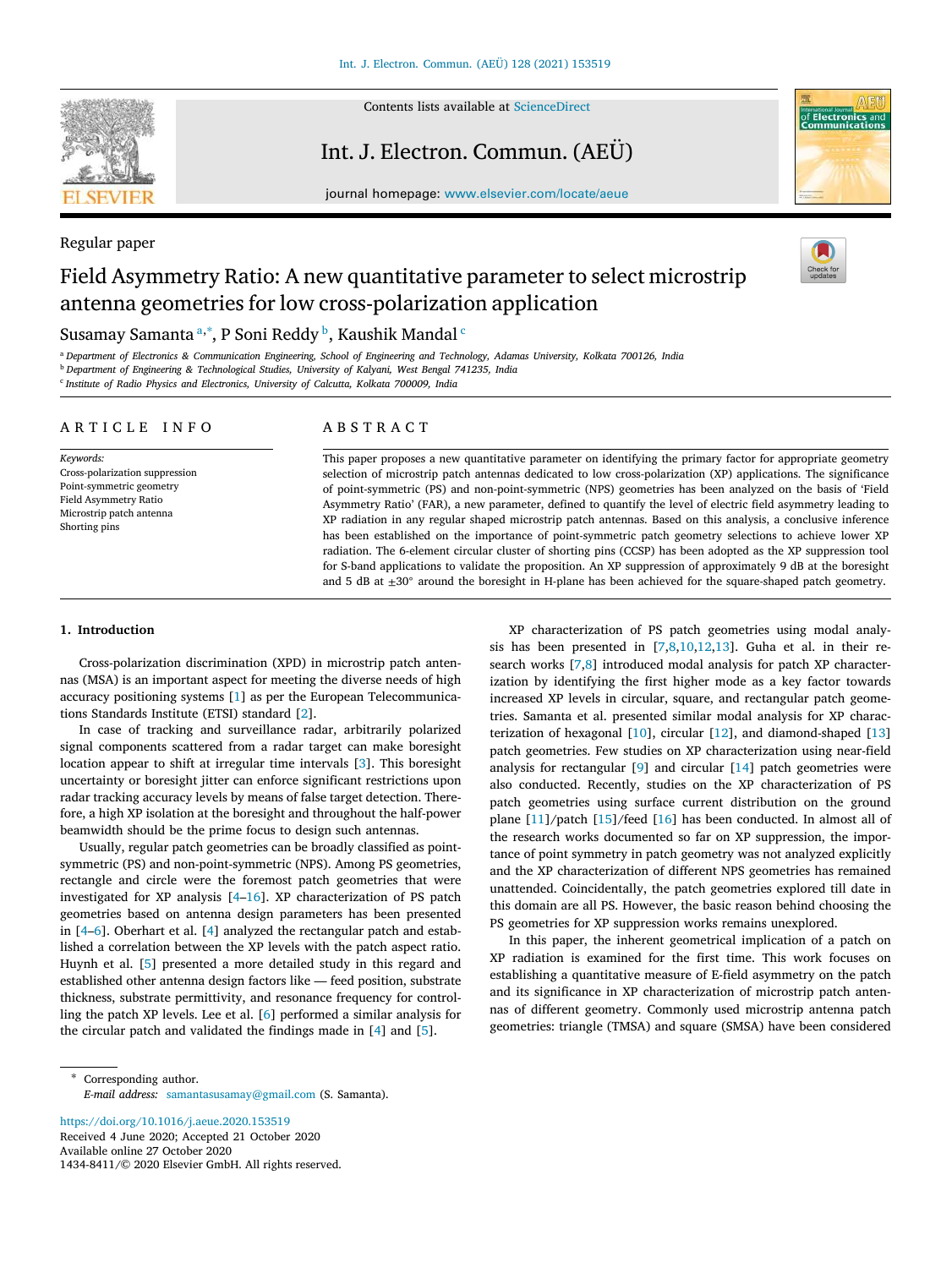

Line of Symmetry: Only EE' | Line of Symmetry: Both EE' & HH'

<span id="page-1-0"></span>Fig. 1. Visualization of the structural symmetry in PS and NPS patch geometries.  $EE'$ : E-plane and  $HH'$ : H-plane.  $C$  is the center of the geometry and the black dot represents the feed location.

to identify the role played by the 'point symmetry' in their XP characterization. Subsequently, the higher level of XP radiation in NPS geometry compared to the PS geometry has been revealed based on the proposed field asymmetry ratio (FAR) parameter. Circular clusters of shorting pins (CCSP), one of the recent XP suppression tools introduced in[[12\]](#page-6-4), has further been used to validate the concept of FAR for the PS patch geometry. The proposed study aims to open up new scopes to explain the XP performance of microstrip patch antennas having any arbitrary patch shape and help an antenna designer to choose the right geometry for low XP applications. Ansys® HFSS™ software was used for simulation of all antenna configurations.

#### **2. Interdependency of patch geometrical symmetry and XP**

## *2.1. Concept of point symmetry*

Any regular patch geometry is said to be PS if there exists a central point (C) such that every point lying on the patch geometry has another point equidistant from the center and directly opposite to it as shown in [Fig. 1.](#page-1-0) Regular patch geometries having even numbers of sides like square are thus PS while the ones having the odd number of sides like triangle are NPS geometries.

## *2.2. Role of 'Geometrical Asymmetry' behind XP generation for different regular patch geometries*

<span id="page-1-1"></span>NPS (TMSA) and PS (SMSA) microstrip antennas are designed for the S-band using low loss fiberglass-PTFE woven composite material (Rogers DiClad® 870) of dielectric constant  $(\epsilon_r)$  2.33, height ( $h$ ) 1.575 mm and loss tangent (tan  $\delta$ ) 0.0013. The patch geometries have been designed with an area equal to that of the circular MSA resonating at 3.6 GHz[[17\]](#page-6-10) for analytical simplicity. Coaxial probe feed at optimally matched position is used for feeding all the patch designs.

As shown in [Fig. 1,](#page-1-0) the PS patch geometry (SMSA) is found to possess structural symmetry across both E and H-plane. On the contrary, NPS geometry (TMSA) although having structural symmetry across the E-plane, possesses inherent asymmetry across the H-plane. The dominant mode E-field distribution for both the patch geometries under consideration is shown in [Fig. 2](#page-2-0). Considering the E-plane  $(EE')$ , in both the patch geometries the average E-field strength on either side of E-plane, i.e.  $E_{1E}$  and  $E_{2E}$  are nearly equal due to the structural symmetry possessed by both the NPS and PS geometries across the Eplane. Considering the H-plane  $(HH')$ , a clear asymmetry in dominant mode E-field distribution across the H-plane is observed for both the patch geometries. This asymmetry is significantly higher in the NPS geometry compared to the PS geometry. In case of PS geometry (SMSA) significant E-field asymmetry is visible on either side of the H-plane, i.e.  $E_{1H} \neq E_{2H}$  despite the structural symmetry across the H-plane. Also, the average E-field strength on the patch half containing the feed is greater compared to the other half, i.e.  $E_{1H} > E_{2H}$ . Thus, the

E-field asymmetry on either side of the H-plane for PS geometry is solely due to the offset positioning of the coaxial probe (i.e. probe position asymmetry). In case of NPS geometry (TMSA), the average Efield strength on either side of the H-plane is found to be imbalanced, i.e.  $E_{1H} \neq E_{2H}$  and  $E_{1H} > E_{2H}$ . This field asymmetry across the Hplane is mainly observed due to two factors — inherent structural asymmetry in the NPS geometries and probe position asymmetry.

Thus, based on the above observation an attempt has been made to analyze the degree of asymmetry in E-field strength for both the patch geometries quantitatively. In this context, a new quantitative parameter, Field-Asymmetry Ratio (FAR), is introduced for the numerical representation of this field asymmetry on either side of the E and Hplane.  $FAR_{E-plane}$  is the numerical representation of field asymmetry on either side of the E-plane.  $FAR_{E-plane}$  for any patch geometry is defined as follows.

$$
FAR_{E-plane} = \frac{E_{1E}}{E_{2E}} - 1\tag{1}
$$

where,  $E_{1E}$  and  $E_{2E}$  are the respective average E-field strength values on either side of the patch geometry considering the vertical lineof-reference (E-plane,  $EE'$ ) as shown in [Fig. 2](#page-2-0). Subscript '1' is used to represent higher values and the subscript '2' is used to represent lower value of the average E-field strength, irrespective of the side of the patch geometry. The dominant mode E-field distribution for conventional patch geometries (PS/NPS) given in [Fig. 2](#page-2-0) shows that with respect to  $EE'$ ,  $E_{1E} \neq E_{2E}$  and  $E_{1E} > E_{2E}$ . Similarly,  $FAR_{H-plane}$  is the numerical representation of field asymmetry on either side of the H-plane.  $FAR_{H-plane}$  is defined for any patch geometries considering the horizontal line-of-reference (H-plane,  $HH'$ ) as given below.

$$
FAR_{H-plane} = \frac{E_{1H}}{E_{2H}} - 1\tag{2}
$$

where,  $E_{1H}$  and  $E_{2H}$  are the respective average E-field strength values on either side of the patch geometry considering the horizontal lineof-reference (H-plane,  $HH'$ ) as shown in [Fig. 2.](#page-2-0) Subscript '1' is used to represent higher values and the subscript '2' is used to represent lower value of the average E-field strength, irrespective of the side of the patch geometry. The dominant mode E-field distribution for conventional patch geometries (PS/NPS) given in [Fig. 2](#page-2-0) shows that with respect to  $HH'$ ,  $E_{1H} \neq E_{2H}$ . The average E-field strength value on the patch half containing the feed is greater compared to that on the other half. Therefore, average E-field strength value on the patch half containing the feed is denoted as  $E_{1H}$  and the average E-field strength value on the other half of the patch is denoted as  $E_{2H}$ . Thus,  $E_{1H}$  >  $E_{2H}$ . The flowchart enlisting the steps for calculating FAR in detail for any patch geometry (PS/NPS) is shown in [Fig. 3.](#page-2-1)

Ideally, according to the traditional cavity model for probe-fed microstrip antennas [\[9\]](#page-6-6), considering pure dominant mode resonance, the E-fields on either side of the E-plane and H-plane should be symmetric. Thus, the  $FAR_{E-plane}$  and  $FAR_{H-plane}$  should ideally be zero. But practically due to geometrical asymmetry and probe offset positioning non-zero values of  $FAR_{E-plane}$  and  $FAR_{H-plane}$  are observed. [Table 1](#page-2-2) summarizes the *FAR* values for both the conventional patch geometries under test. The feed position and corresponding impedance values for each geometry are also provided in [Table 1](#page-2-2) for reference.

A near-to-ideal field symmetry of both PS (SMSA) and NPS (TMSA) geometries is observed across the E-plane ( $\approx$  5%–6% deviation only). But a significantly high field asymmetry ( $\approx$  20% for SMSA and 29% for TMSA) is visible across the H-plane. Compared to PS geometry, NPS geometry display greater field asymmetry across the H-plane.

Further, the XPD values at  $\theta = 0^\circ$  (i.e. XPD at boresight or BXPD) for both the regular patch geometries under test are calculated from their simulated far-field characteristics in the H-plane as shown in [Fig. 4](#page-3-0) and are given in [Table 1](#page-2-2). Compared to NPS (TMSA), PS (SMSA) geometry provides a 7 dB higher XPD at boresight. For the MSAs, the XP in Eplane is inherently low as predicted by the cavity model [\[18](#page-6-11)], hence the main focus of this study is only on the H-plane XP pattern.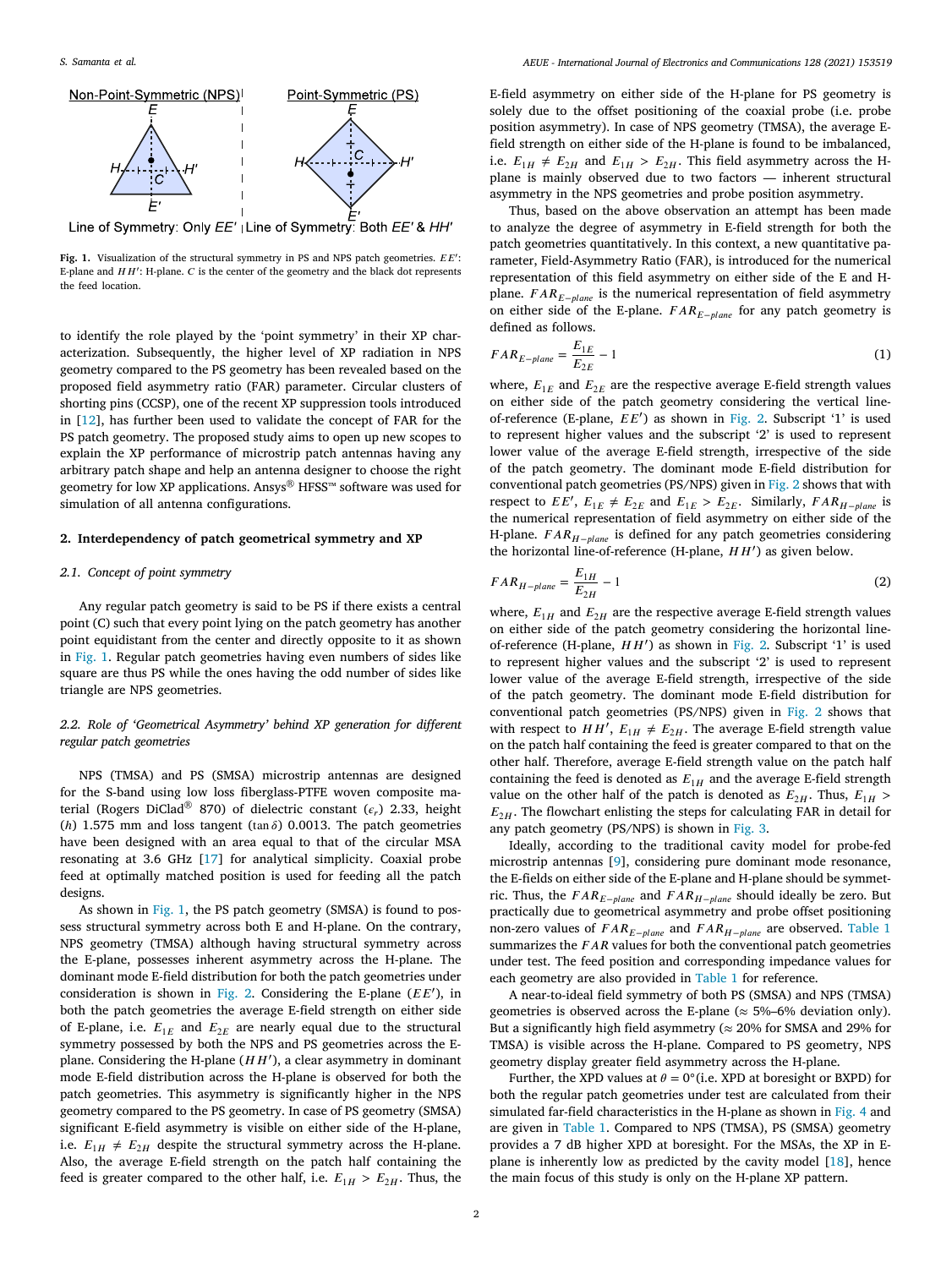

<span id="page-2-0"></span>**Fig. 2.** Dominant mode E-field distribution for conventional TMSA and SMSA. Black dot represents the feed location. All values indicated on the patch are the respective average E-field strengths in that region.



**Fig. 3.** Detailed flowchart enlisting the steps for calculating FAR for any patch geometry (PS/NPS).

#### <span id="page-2-1"></span>**Table 1**

<span id="page-2-2"></span>FARs and structural symmetry information for the conventional patch geometries under test. Patch Geometry Microstrip No. of Probe Impedance FARE−plane FARH−plane BXPD in Key factor Classification Patch Sides Position ∣Z∣ (Ω) → Classification H-plane for XP Geometry  $(n)$   $\rho$  (mm)  $(dB)$  generation Conventional NPS TMSA 3 3.2 51.7 0.05 0.29 28 Structural Asymmetry + Probe Position Asymmetry Conventional PS SMSA 4 3.7 49.2 0.06 0.20 35 Probe Position Asymmetry

The above analysis indicates that the patch structures possessing inherent asymmetry in geometry (i.e. NPS-TMSA) suffer more from field asymmetry (i.e. higher FAR) and thus offer lower XPD in both the principal radiation planes compared to the PS geometry (SMSA).

In this context, it is important to note that for a patch of rectangular shape which is an irregular polygon having point symmetric geometry, XP varies with the change in aspect ratio without affecting the fundamental resonating mode. But, for the regular polygon like triangle, square, hexagon, circle, etc. any change in aspect ratio will make their shapes irregular which will enforce the electric field distributions

and fundamental resonating modes change drastically. Hence, using this FAR parameter one can easily choose the suitable regular patch geometries capable of offering inherently high XPD (i.e. lower XP). Out of the two XP generating factors identified- *geometrical asymmetry* and *offset feed location*, it is viable to tackle the latter using a standard XP suppressing tool compared to the former.

Therefore, focusing on the need for achieving high BXPD for tracking and surveillance radar, only PS geometry (SMSA) is chosen for further enhancement of XPD using CCSP, a standard XP suppressing tool.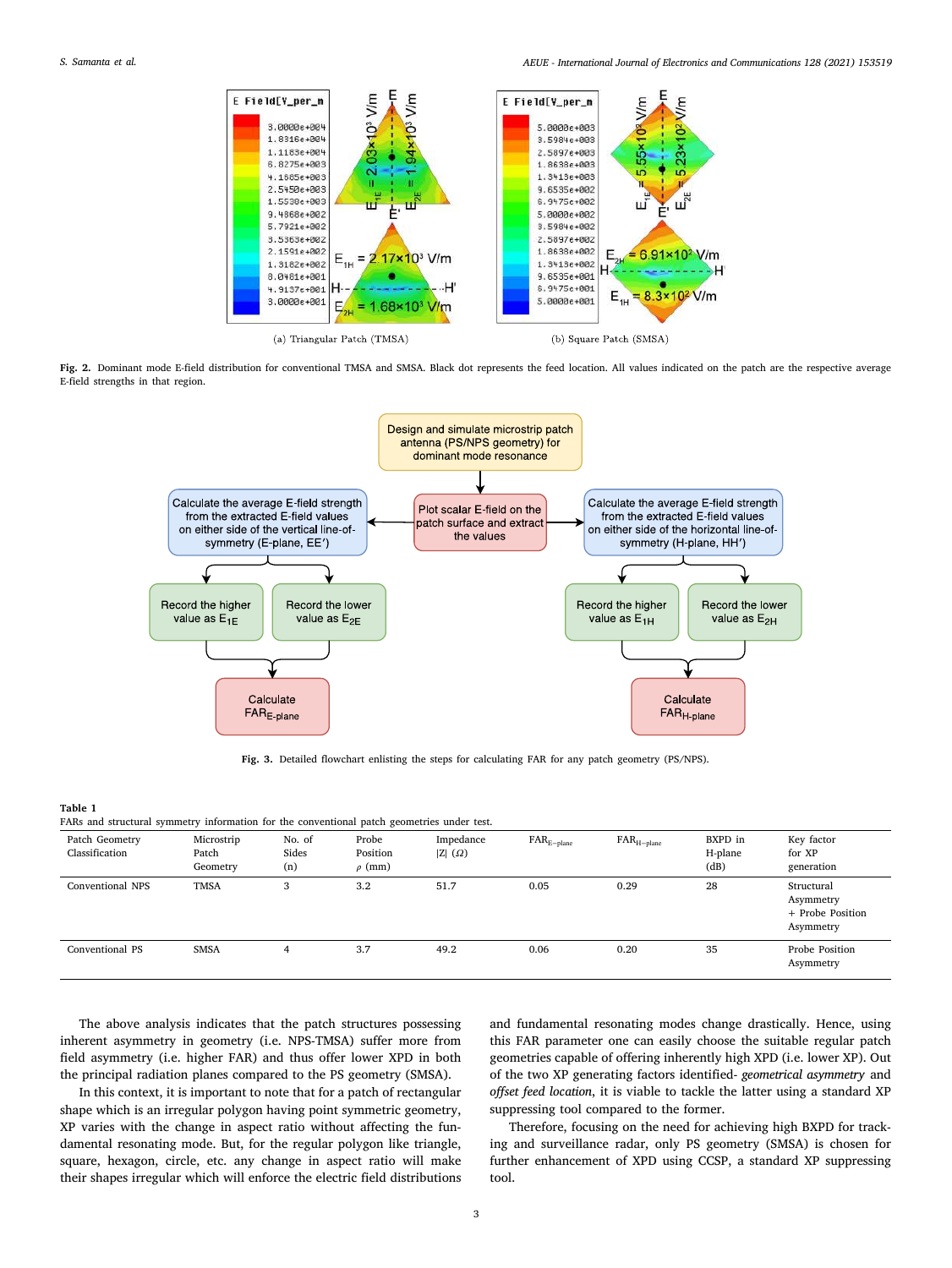

<span id="page-3-0"></span>**Fig. 4.** XPD plot of the regular patch geometries under test in the H-plane.

## **3. Enhancement of XPD in point-symmetric patch geometries using CCSP**

## *3.1. Point-symmetric antenna geometries and prototype*

The detailed layout of the PS antenna geometry (SMSA) with CCSP is shown in [Fig. 5](#page-3-1). The antenna is designed for S-band applications using the same substrate as discussed in Section [2.2.](#page-1-1) Initially, a square patch operating at fundamental mode is designed with radius  $a<sub>S</sub>$  = 18.36 mm and probe offset position  $\rho = 4.5$  mm. The ground plane size is taken to be 4 times the patch radius  $(a<sub>S</sub>)$ . A pair of CCSP structures, each having radius of  $R = 3$  mm, element diameter  $D = 0.5$  mm and the number of elements  $n = 6$  placed at an angular spacing of  $\alpha = 60^{\circ}$ , are loaded symmetrically at a peripheral location of  $r = 15.7$  mm from the center along the patch radius.

#### *3.2. Results and discussion*

The simulated and measured  $S_{11}$  characteristics for SMSA are shown in [Fig. 6](#page-3-2). It is evident from the  $\mathcal{S}_{11}$  characteristics that the incorporation of CCSP structures inside the PS square patch under consideration leads to a resonance frequency shift of 7.7% only.

The patch E-field distribution for SMSA with and without CCSP is investigated in [Fig. 7](#page-3-3) to assess the capability of CCSP structures in negating the field asymmetry resulting from offset probe feeding, the key contributor behind low XPD in PS geometry. The initial levels of asymmetry in E-field distribution observed on either side of the H-plane for conventional SMSA are found to be effectively counter-balanced after loading CCSP at the non-resonant vertices of the patch.



<span id="page-3-2"></span>Fig. 6.  $S_{11}$  vs. frequency plot of SMSA with and without CCSP. Snapshot of the fabricated prototype is displayed in the inset.



<span id="page-3-3"></span>**Fig. 7.** E-field distribution plot of SMSA with and without CCSP observed on the patch surface along the  $x$ -axis. The line of observation is the line tracing the E-plane.

FAR values of the selected CCSP integrated SMSA along both the principal radiation planes are calculated from the dominant mode Efield distribution, as shown in [Fig. 8](#page-4-0) and are tabulated in [Table 2.](#page-4-1) The  $FAR_{E-plane}$  and  $FAR_{H-plane}$  values for CCSP loaded SMSA are 0.019 and 0.134, respectively. A reduction in patch field asymmetry by 4% in E-plane and 7% in H-plane is obtained in CCSP loaded SMSA compared to the conventional SMSA. Thus, the significantly high patch field asymmetry across the H-plane in PS geometry can be easily reduced by loading CCSP structures on the patch along the H-plane.



<span id="page-3-1"></span>**Fig. 5.** Layout of CCSP integrated patch antenna having PS geometry (SMSA).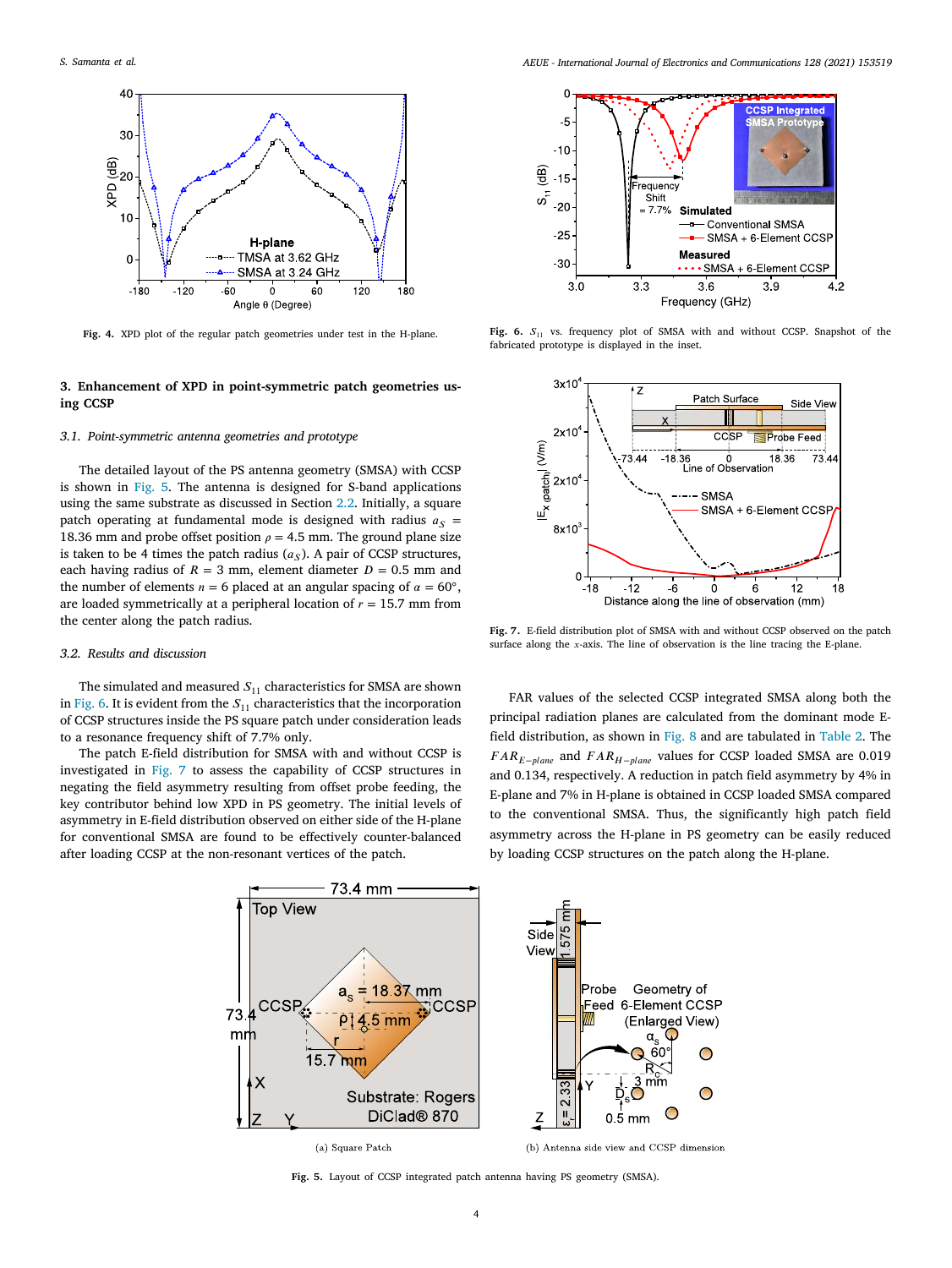#### <span id="page-4-1"></span>**Table 2**

| FARs and XPD information for the square-shaped PS patch geometry. |  |  |  |  |  |  |  |
|-------------------------------------------------------------------|--|--|--|--|--|--|--|
|-------------------------------------------------------------------|--|--|--|--|--|--|--|

| Microstrip<br>Patch<br>Geometry | $FAR_{E-plane}$ | $FAR_{H-plane}$ | BXPD in<br>H-plane<br>(dB) |
|---------------------------------|-----------------|-----------------|----------------------------|
| Conventional SMSA               | 0.06            | 0.20            | 35                         |
| $SMSA + CCSP$                   | 0.019           | 0.134           | 62                         |

**Table 3**

<span id="page-4-2"></span>Performance comparison between the proposed work and some existing works on XP characterization and suppression.

| Compared<br>structure | PS/NPS<br>patch  | Regular                      | <b>XP</b><br>analysis        | <b>XP</b>              | XPD at the<br>boresight | XPD at<br>$\theta = \pm 15^{\circ}$ | XPD at<br>$\theta = \pm 30^{\circ}$ |
|-----------------------|------------------|------------------------------|------------------------------|------------------------|-------------------------|-------------------------------------|-------------------------------------|
|                       | geometry         | /Irregular<br>patch geometry | method                       | suppression<br>tool    | (dB)                    |                                     |                                     |
|                       | PS (Circle)      | Regular                      | Modal Analysis               | Dot DGS                | 50                      | 27                                  | 24                                  |
| Ref. [7]              | PS (Circle)      | Regular                      | Modal Analysis               | Annular Ring DGS       | 45                      | 27                                  | 22                                  |
|                       | PS (Circle)      | Regular                      | Modal Analysis               | Arc DGS                | 40                      | 29                                  | 31                                  |
|                       | PS (Square)      | Regular                      | Modal Analysis               | $R-DGS$                | 37                      | 29                                  | 30                                  |
| Ref. [8]              | PS (Circle)      | Regular                      | Modal Analysis               | $R-DGS$                | 40                      | 29                                  | 32                                  |
|                       | PS (Rectangle)   | Irregular                    | Modal Analysis               | R-DGS                  | 33                      | 29                                  | 31                                  |
| Ref. [11]             | PS (Square)      | Regular                      | Surface Current Distribution | $H-DGS$                | 36                      | 33                                  | 31                                  |
| Ref. [12]             | PS (Circle)      | Regular                      | Modal Analysis               | Pair of 6-element CCSP | 50                      | 36                                  | 35                                  |
| Ref. [14]             | PS (Circle)      | Regular                      | Near-Field Analysis          | Pair of ECSP           | 55                      | 34                                  | 35                                  |
| Ref. [15]             | PS (Rectangular) | Irregular                    | Surface Current Distribution | Metasurface Layer      | 30                      | 26                                  | 27                                  |
| Ref. [16]             | PS (Circle)      | Regular                      | Feed Current Distribution    | Capacitive Feed        | 30                      | 26                                  | 23                                  |
| Proposed              | PS (Square)      | Regular                      | Field Asymmetry Ratio (FAR)  | Pair of 6-element CCSP | 45                      | 35                                  | 35                                  |



<span id="page-4-0"></span>**Fig. 8.** Dominant mode E-field distribution for CCSP integrated SMSA. Black dot represents the feed location. All values indicated on the patch are the respective average E-field strengths in that region.

Simultaneously, the variation of simulated XPD values over the full range of azimuth  $(\phi)$  and elevation  $(\theta)$  angles with and without CCSP are studied for SMSA in detail through XPD contour plots as shown in [Fig. 9.](#page-5-6) The XPD levels for conventional SMSA approximately range from 29 dB to 64 dB for all  $\theta$  across both the principal radiation planes with 35 dB at the boresight. The XPD levels at the angular region of  $\theta = \pm 30^{\circ}$  on either side of boresight are found to be around 30 dB in the H-plane. The CCSP integrated square shaped PS patch geometry display comparatively higher XPD levels as depicted in [Fig. 9](#page-5-6).b. XPD levels as high as 34 dB to 62 dB is observed in H-plane. The BXPD level in the H-plane is increased by 27 dB. The XPD levels at the angular region of  $\theta = \pm 30^\circ$  on either side of boresight are found to be within 35 dB in the H-plane.

The far-field radiation characteristics of the CCSP integrated SMSA prototype are measured over both the E and H-plane respectively and

are shown in [Fig. 10.](#page-5-7) In the angular region of  $\theta = \pm 30^{\circ}$  the XPD levels for the antenna prototype under test are approximately in between 35 dB to 40 dB in H-plane. Significantly high XPD levels of greater than 40 dB is observed at the antenna boresight in both the principal radiation planes with approximately 35–40 dB in the angular region of  $\theta = \pm 15^{\circ}$ for H-plane. The process of incorporating multiple shorting pins during the fabrication of the prototype involves precise drilling of twelve holes inside the substrate and soldering. The entire process is done manually. Therefore, a minor deviation of the measurement results by 1.7% from the simulation has been observed. This difference between simulation and measurement results is primarily due to minor errors introduced during the fabrication process.

The CCSP integrated SMSA operates with a gain of 7.5 dBi. The effect of loading multiple shorting pins (a pair of 6-element CCSP) on the radiation efficiency of the conventional SMSA is also studied. The radiation efficiency vs. frequency characteristics of the conventional SMSA and SMSA with CCSP is shown in [Fig. 11.](#page-5-8) It shows that the radiation efficiency of the antenna is not compromised due to loading of multiple shorting pins but a minor improvement in the radiation efficiency of SMSA is observed. The CCSP loaded SMSA radiates with 97% efficiency.

A performance comparison between the proposed work and some existing works based on the cross-polarization (XP) analysis method, patch geometry, XP suppression tool and XPD at different angular width (as per ETSI standard) is presented in [Table 3.](#page-4-2) It is observed that the XP suppression studies presented till date are mostly based on modal analysis of the desired and higher order modes[[7](#page-6-1)[,8](#page-6-2)[,12](#page-6-4)]. Few of the studies are based on the surface current distribution on the radiating patch/ground/feed[[11,](#page-6-8)[15,](#page-6-9)[16\]](#page-6-0). Near-field distributions from the radiating patch have also been studied for XP analysis in [\[14](#page-6-7)]. In all these studies the direction of the E-field/current vectors needs to be observed minutely for better XP characterization. But the proposed FAR method is a magnitude based approach where only the magnitude of the Efield distribution on the radiating patch is taken into consideration. Therefore, the proposed method is simple for XP characterization of microstrip antenna patches of any shape (PS/NPS geometry).

Also, coincidentally in almost all of the research works documented so far on XP suppression, PS patch geometries have been used. However, the importance of point-symmetry in patch geometry was not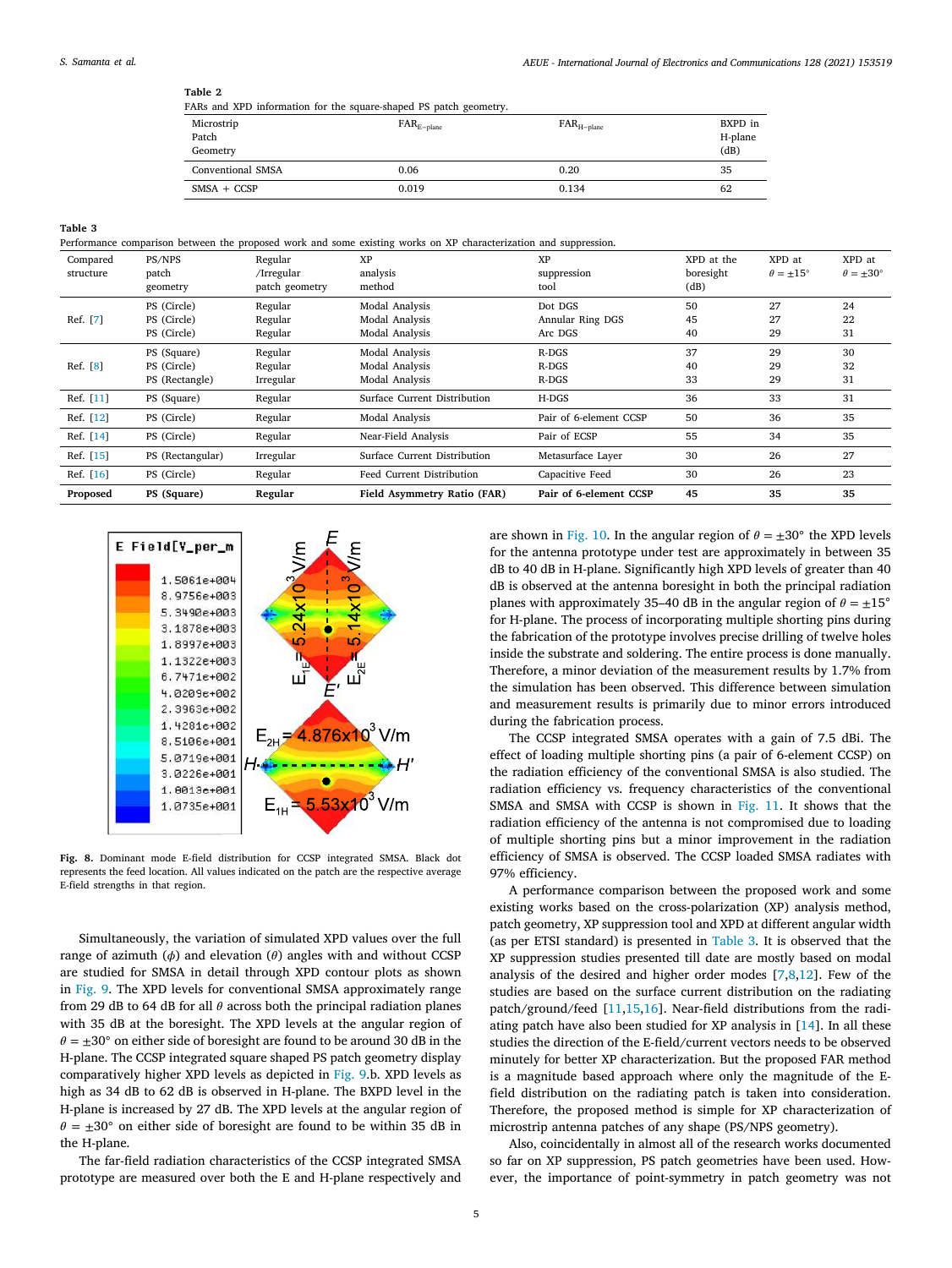

Fig. 9. XPD contour of square shaped PS patch geometry over the full range of azimuth  $(\phi)$  and elevation  $(\theta)$  angles.

<span id="page-5-6"></span>

<span id="page-5-7"></span>**Fig. 10.** Measured XPD patterns of CCSP integrated square shaped PS patch geometry.



<span id="page-5-8"></span>**Fig. 11.** Simulated radiation efficiency vs. frequency characteristic of conventional SMSA and CCSP integrated SMSA.

analyzed explicitly and the XP characterization of different non-point symmetric geometries has remained unattended. Therefore, the proposed FAR analysis method through the simple XP characterization of microstrip patch antennas of any shape (PS/NPS geometry) opens up new scopes to explain the XP performance of microstrip patch antennas having any arbitrary patch shape.

## **4. Conclusion**

The correspondence of FAR and XPD for different types of commonly used patch geometries (TMSA and SMSA) has been validated in this paper. The novelty of this work is in characterizing the XP radiation for both PS and NPS patch geometries using a magnitudebased approach which is simpler than any other existing vector-based approaches like modal analysis, near field analysis, surface current analysis, etc. It can be certainly concluded that for high accuracy applications, only PS geometries should be chosen before applying any technique for XP suppression as NPS geometries exhibit high FAR values due to their inherent structural asymmetry leading to high XP radiation. Also, the proposed FAR analysis quantifies the level of field asymmetry in microstrip patch antennas caused due to two factors structural asymmetry (for NPS geometries) and probe position asymmetry (for both PS & NPS geometries) that together result in a higher level of XP radiation. Therefore, in this paper, the analysis has been focused on probe-fed microstrip patch antennas only. However, there is a scope of extending the proposed FAR analysis on microstrip patch antennas with different types of feeding mechanisms like microstrip line feed, aperture feed, CPW feed, etc in future. Also, the proposed FAR parameter can be used as an efficient tool to explain the XP performance of microstrip patch antennas having any arbitrary patch shape.

#### **Acknowledgments**

The authors wish to thank Rogers Corporation for providing the substrate materials to fabricate the antenna prototypes.

#### **Declaration of competing interest**

The authors declare that they have no known competing financial interests or personal relationships that could have appeared to influence the work reported in this paper.

#### **References**

- <span id="page-5-0"></span>[1] [Ghobrial SI. Cross-polarization in satellite and earth-station antennas. Proc IEEE](http://refhub.elsevier.com/S1434-8411(20)31373-X/sb1) [1977;65\(3\):378–87.](http://refhub.elsevier.com/S1434-8411(20)31373-X/sb1)
- <span id="page-5-1"></span>[2] Fixed Radio Systems. Characteristics and requirements for point-to-point equipment and antennas; part 4: antennas. 650 Route des Lucioles, F-06921 Sophia Antipolis Cedex, France: European Telecommunications Standards Institute (ETSI); 2017, [https://www.etsi.org/deliver/etsi\\_en/302200\\_302299/30221704/](https://www.etsi.org/deliver/etsi_en/302200_302299/30221704/02.01.01_60/en_30221704v020101p.pdf) [02.01.01\\_60/en\\_30221704v020101p.pdf](https://www.etsi.org/deliver/etsi_en/302200_302299/30221704/02.01.01_60/en_30221704v020101p.pdf).
- <span id="page-5-2"></span>[3] [Skolnik MI. Tracking radar. In: Radar handbook. 2nd ed.. New York, NY, USA:](http://refhub.elsevier.com/S1434-8411(20)31373-X/sb3) [McGraw-Hill; 1990, p. 18.1–57 \[ch. 18\].](http://refhub.elsevier.com/S1434-8411(20)31373-X/sb3)
- <span id="page-5-3"></span>[4] [Oberhart ML, Lo YT, Lee RQH. New simple feed network for an array module](http://refhub.elsevier.com/S1434-8411(20)31373-X/sb4) [of four microstrip elements. Electron Lett 1987;23\(9\):436–7.](http://refhub.elsevier.com/S1434-8411(20)31373-X/sb4)
- <span id="page-5-5"></span>[5] [Huynh T, Lee KF, Lee RQ. Cross polarisation characteristics of rectangular patch](http://refhub.elsevier.com/S1434-8411(20)31373-X/sb5) [antennas. Electron Lett 1988;24\(8\):463–4.](http://refhub.elsevier.com/S1434-8411(20)31373-X/sb5)
- <span id="page-5-4"></span>[6] [Lee KF, Luk KM, Tam PY. Crosspolarisation characteristics of circular patch](http://refhub.elsevier.com/S1434-8411(20)31373-X/sb6) [antennas. Electron Lett 1992;28\(6\):587–9, 12.](http://refhub.elsevier.com/S1434-8411(20)31373-X/sb6)